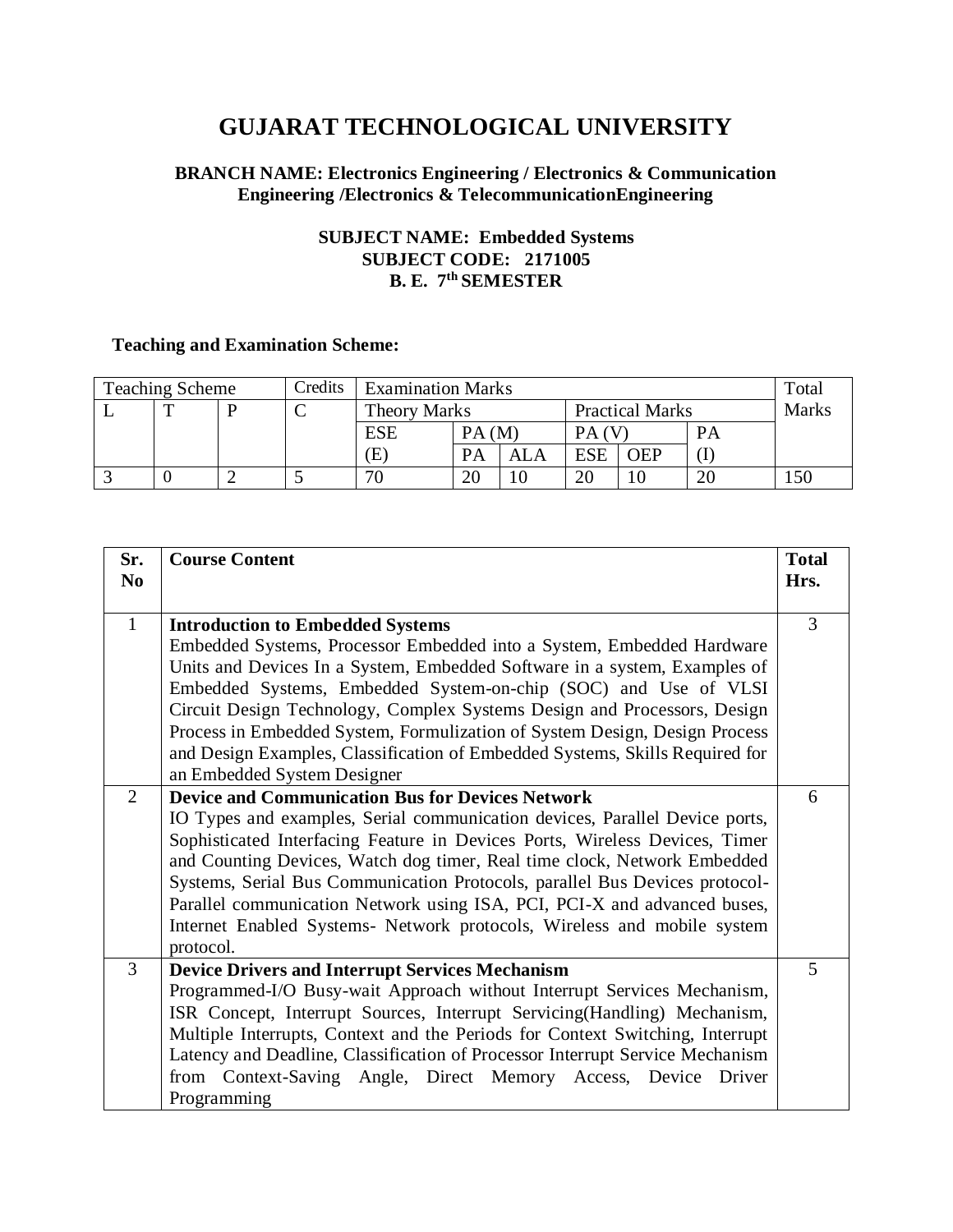| $\overline{4}$ | <b>Interprocess Communication and Synchronization of processes,</b>              | 8  |
|----------------|----------------------------------------------------------------------------------|----|
|                | <b>Threads and Tasks:</b>                                                        |    |
|                | Multiple process in an application, Multiple Threads in an application, Task and |    |
|                | Task state, Task and Data, Clear-cut Distinction between Functions, ISRS and     |    |
|                | Tasks by their Characteristics, Concept of Semaphores, Shared Data, Inter        |    |
|                | process Communication, Signal Function, Semaphore Functions, Message             |    |
|                | Queue Functions, Mailbox Functions, Pipe Functions, Socket Functions, RPC        |    |
|                | <b>Functions</b>                                                                 |    |
| 5              | <b>Real Time Operating System:</b>                                               | 11 |
|                | Operating system service, Process management, Timer function, Event              |    |
|                | function, Memory management, Device, File and I/O subsystem management,          |    |
|                | Interrupt routine in RTOS environment and handling of interrupt Sources calls,   |    |
|                | Real Time Operating Systems, Basic Design Using an RTOS, RTOS Task               |    |
|                | Scheduling Models, Interrupt Latency and Response of the Tasks as                |    |
|                | Performance Metrics, OS Security Issues                                          |    |
| 6              | <b>Case Study:</b>                                                               | 9  |
|                | Case Study: Motivation for MSP 430 Microcontrollers:                             |    |
|                |                                                                                  |    |
|                | MSP430 RISC CPU architecture, Compiler-friendly features, Instruction set,       |    |
|                | Clock system, Memory subsystem. Understanding of different MSP430                |    |
|                | families.                                                                        |    |
|                | Introduction to Code Composer Studio (CCS) and use CCS for Embedded C.           |    |
|                | Digital I/O $-$ I/O ports programming using C, Understanding the muxing          |    |
|                | scheme of the MSP430 pins, interrupt programming                                 |    |
|                | On-chip peripherals - Watchdog Timer, Basic Timer, Real Time Clock (RTC),        |    |
|                | ADC, Universal Serial Communication Interface (USCI).                            |    |
|                |                                                                                  |    |
|                | Interfacing LED, LCD, Seven segment LED modules interfacing. Example -           |    |
|                | Real-time clock, Low-power features of MSP430.                                   |    |
|                |                                                                                  |    |

## **Books:**

**1.** Embedded System: Architecture, Programming and Design by Rajkamal, 2<sup>nd</sup> edition, 2010, Tata McGraw Hill

**2**. MSP430 Microcontroller Basics by [John H. Davies](http://www.amazon.in/s/ref=dp_byline_sr_book_1?ie=UTF8&field-author=John+H.+Davies&search-alias=stripbooks) Elsevier; First edition (2010)

**3**. Computer as Components: Principles of Embedded Computing System Design, Wayne Wolf,2<sup>nd</sup> edition,2008, Morgan Kaufmann Publication

## **Manuals and other study materials:**

1) http://www.ti.com/ww/en/launchpad/launchpads-msp430-msp-exp430g2.html#project0

2) http://coder-tronics.com/msp430-programming-tutorial-pt1/

3) http://coder-tronics.com/msp430-programming-tutorial-pt2/

4) http://mspsci.blogspot.in/2010/08/tutorial-10-something-completely.html

5) http://mspsci.blogspot.in/2011/10/tutorial-16a-getting-serial.html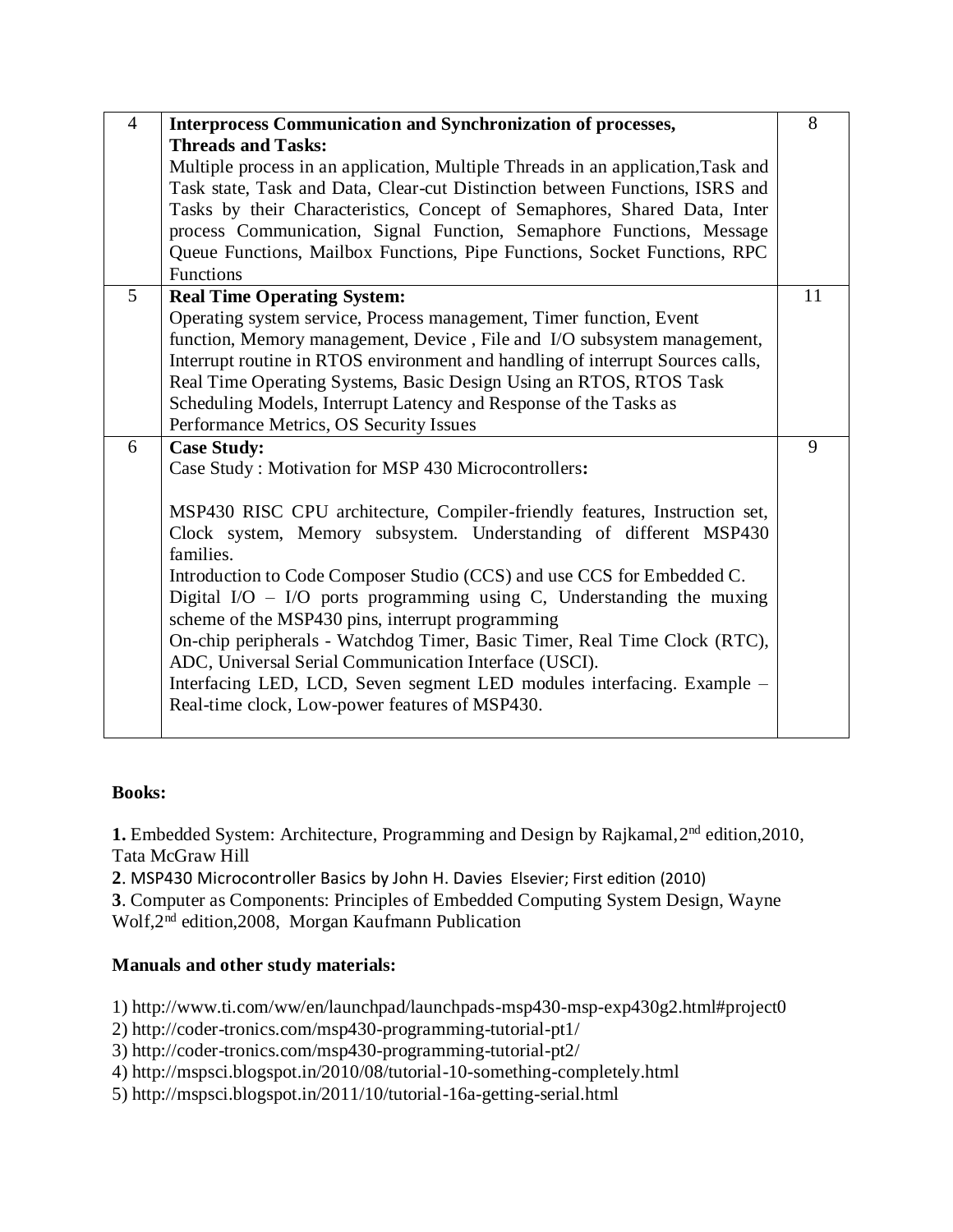6) http://mspsci.blogspot.in/2010/08/tutorial-09-timers.html

7)<http://mspsci.blogspot.in/2010/07/tutorial-08-beating-heart-bcs-part-i.html>

### **Course Outcomes:**

After learning the course the students should be able to:

- 1. Understand the concepts of Embedded Systems
- 2. Understand interfacing of IO devices and other peripherals.
- 3. Device driver programming  $&$  interrupt service mechanisms
- 4. Understand Inter-process Communication and Synchronization of processes, Threads and Tasks
- 5. Learn OS functions and Real Time Operating System
- 6. Able to use MSP430 along with analog and digital peripherals.

## **List of Experiments:**

- **1.** Introduction to MSP430 Kit and Programming Environment with program to work with ports
- 2. Configure timer block with capture/compare channel 0 & 1 to generate 4.096 KHz & 1.024 KHz signal.
- 3. Configure watchdog timer in watchdog & interval mode.
- 4. Test various Power Down modes in MSP430.
- 5. Read Temperature of MSP430 with the help of ADC.
- 6. Use Timer to trigger ADC for reading analog signal in most efficient manner to reduce power consumption.
- 7. Configure DAC to generate positive ramp signal.
- 8. Use Comparator to compare the signal threshold level.
- 9. Implement Hardware Multiplier to multiply two arrays to perform MAC operation.
- 10. Implement DMA controller for basic convolution algorithm.
- 11. Use I2C protocol for communication between more than two MSP430 connected on I2C bus.
- 12. Use SPI protocol for communication between two MSP430.

## **Open Ended Problems:**

- 1. Interface a pressure sensor giving full scale range output as 10 mV for 300 mmHg with MSP430. Design appropriate signal conditioning circuit and write a 'c' program to monitor the pressure in mmHg.
- 2. A load cell is required to be interface with MSP430 which gives 2mV as its full scale output. Design appropriate signal conditioning circuit and write a 'c' program to acquire the weight data and display this data on 3 and ½ multiplexed display field.
- 3. Use timer to generate a Pulse Width Modulated wave whose duty cycle is varied such that the average voltage is equal to the analog signal in the range of 0 to 2.5 Volts. Write a 'c' program for this task.